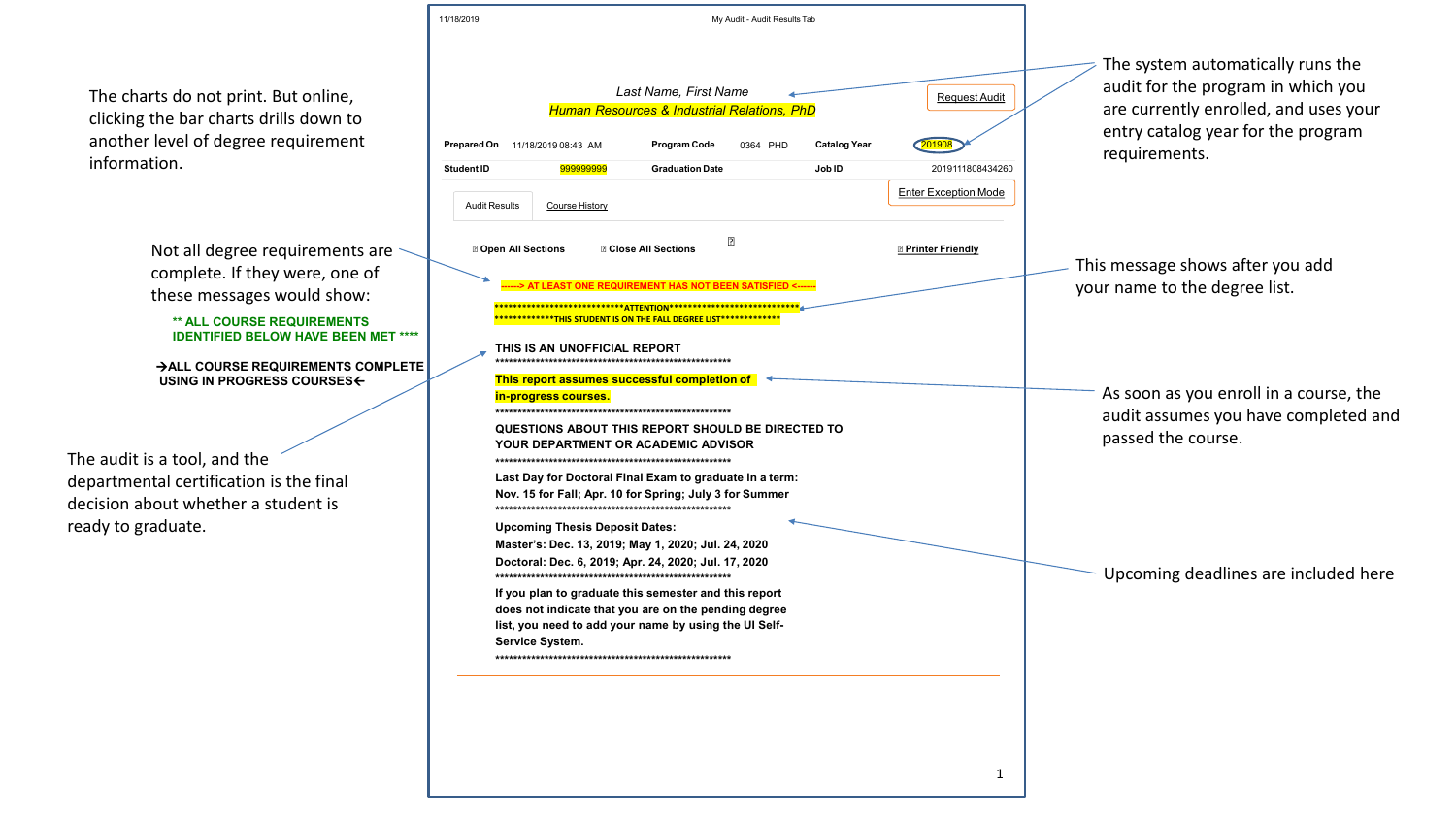In-progress courses are listed here. ~

|                                                               | SUMMARY OF COURSES IN PROGRESS<br><b>HOURS IN PROGRESS:</b>                                                                                                                                                                         |                                                                    |
|---------------------------------------------------------------|-------------------------------------------------------------------------------------------------------------------------------------------------------------------------------------------------------------------------------------|--------------------------------------------------------------------|
|                                                               |                                                                                                                                                                                                                                     |                                                                    |
|                                                               | 0.0 HOURS ADDED                                                                                                                                                                                                                     |                                                                    |
|                                                               | $0.0$ IP $>$ R<br>FA21 ANSC 599                                                                                                                                                                                                     |                                                                    |
|                                                               | ****ATTENTION****<br>YOU CANNOT GRADUATE WITH AN "NR", "I" OR "DF" GRADE                                                                                                                                                            |                                                                    |
|                                                               | TO CORRECT I (INCOMPLETE) GRADES, SEE THE INSTRUCTOR<br>I grades become an F if not changed by Reading Day the<br>next semester of enrollment or 1 year if not enrolled.<br>TO CORRECT NR (NOT REPORTED) GRADES, SEE THE INSTRUCTOR | NOTE: The DFR grade appears on audit                               |
| This section lists grades that<br>need to be changed before a | DFR GRADES IN 599 WILL NOT DELAY GRADUATION AND WILL BE<br>CHANGED BY YOUR DEPARTMENT AFTER DEPOSIT.                                                                                                                                |                                                                    |
| student can graduate. Your                                    | $2.0$ OF $> R$<br><b>FA17 ANSC 599</b>                                                                                                                                                                                              |                                                                    |
| department changes the 599                                    | 2.0 $DF$ >R<br>SP18 ANSC 599<br>4.0 DF >R<br>FA18 ANSC 599                                                                                                                                                                          |                                                                    |
| grades after you deposit your                                 | 6.0 $DF \gt R$<br>SP19 ANSC 599                                                                                                                                                                                                     |                                                                    |
| thesis.                                                       | SP21 NUTR 511<br>$4.0$   >                                                                                                                                                                                                          |                                                                    |
|                                                               | ESL COURSES REQUIRED BASED ON EPT SCORES                                                                                                                                                                                            |                                                                    |
|                                                               | PLACEMENT SCORE FOR WRITING PORTION IS 1<br>One group of two courses is required.<br>1)                                                                                                                                             |                                                                    |
|                                                               | <b>SELECT FROM:</b><br>ESL 511 & 512, 521 & 522                                                                                                                                                                                     |                                                                    |
| If you took the English Placement                             | PLACEMENT SCORE FOR ORAL PORTION IS 4                                                                                                                                                                                               |                                                                    |
| Test (EPT), your scores and the                               | 2)<br>No courses are required.                                                                                                                                                                                                      |                                                                    |
| required/recommended courses are<br>found here.               | ENGLISH AS A SECOND LANGUAGE ADDITIONAL COURSEWORK                                                                                                                                                                                  | If you took ESL courses that were<br>not required/recommended as a |
|                                                               | FA19 ESL 515<br>0.0 S                                                                                                                                                                                                               | result of the EPT, they are listed                                 |
|                                                               |                                                                                                                                                                                                                                     | here.                                                              |
|                                                               |                                                                                                                                                                                                                                     |                                                                    |
|                                                               |                                                                                                                                                                                                                                     |                                                                    |
|                                                               |                                                                                                                                                                                                                                     |                                                                    |
|                                                               |                                                                                                                                                                                                                                     |                                                                    |
|                                                               |                                                                                                                                                                                                                                     |                                                                    |
|                                                               |                                                                                                                                                                                                                                     |                                                                    |

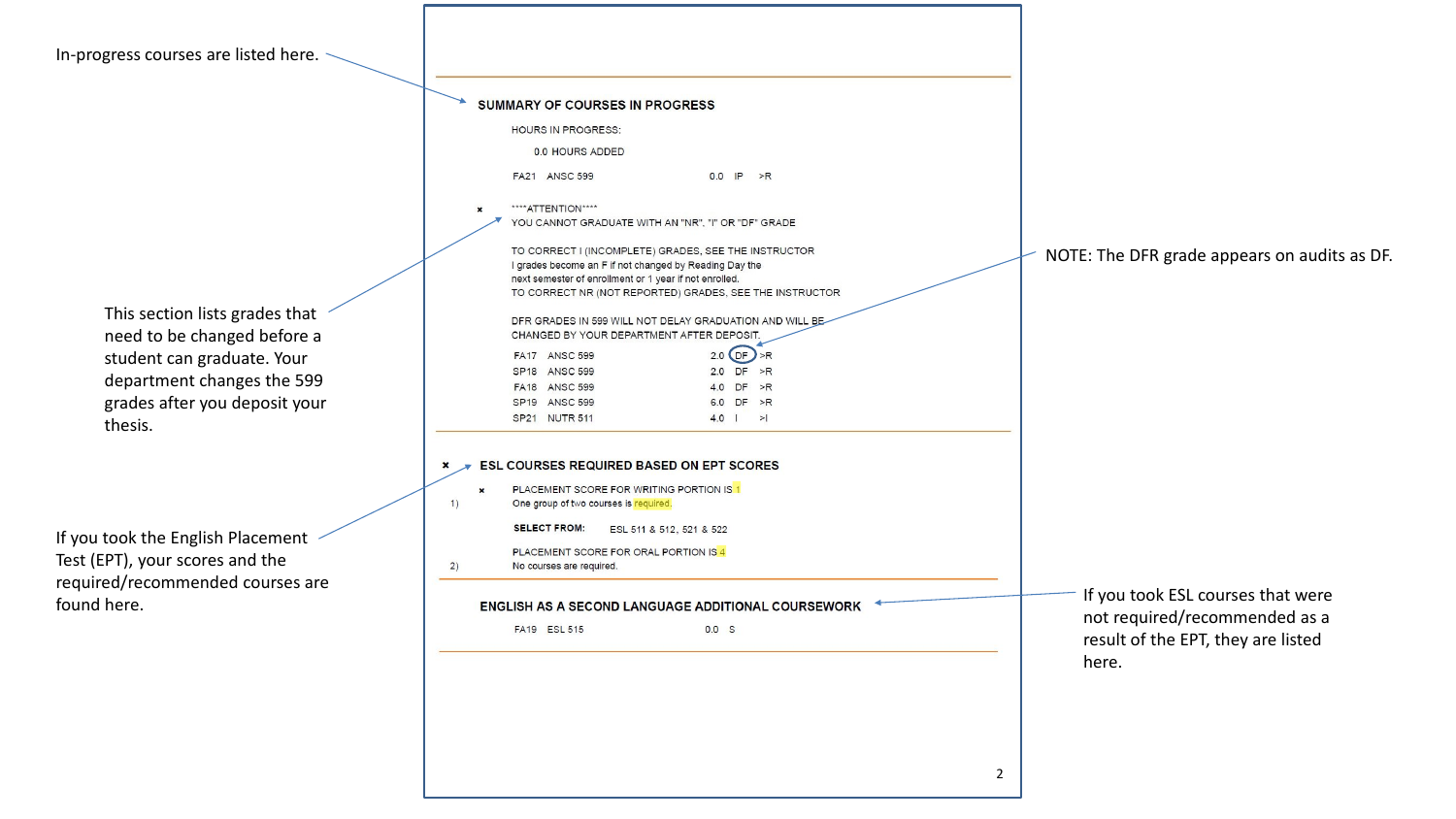Department specific text

The 96 -hour program is the default doctoral program, if both a 96 and a 64 -hour option exist in the major. Students who have completed a master's elsewhere should be in the 64 -hour program. If this is incorrect, contact your department.

> This is the number of hours that are counting toward the degree requirements, based on the Academic Catalog for the student's catalog year.

|                                 | Students must complete the following exams:<br>1. Preliminary Exam<br>2. Final Exam                                                                                                                                                                                          |                                  |                     |                              |
|---------------------------------|------------------------------------------------------------------------------------------------------------------------------------------------------------------------------------------------------------------------------------------------------------------------------|----------------------------------|---------------------|------------------------------|
|                                 | 96 CREDIT HOUR ANSC PHD PROGRAM                                                                                                                                                                                                                                              |                                  |                     |                              |
| <b>EARNED:</b>                  | 27.0 HOURS<br>NEEDS: 69.0 HOURS                                                                                                                                                                                                                                              |                                  |                     | 0 SUB-GROUPS<br>3 SUB-GROUPS |
|                                 |                                                                                                                                                                                                                                                                              |                                  |                     |                              |
| 1)                              | ADVANCED LECTURE AND LABORATORY COURSES<br>(400- & 500-level courses, excluding ANSC 590 and 599).<br>Courses listed here still need to be approved by the<br>Department via the departmental course spreadsheet.<br>listed here still need to be approved by the Department |                                  |                     |                              |
|                                 | 11.0 HOURS ADDED                                                                                                                                                                                                                                                             | NOTE: AC - Dept allowed NUTR 511 |                     |                              |
|                                 | <b>FA17</b><br><b>ANSC 440</b>                                                                                                                                                                                                                                               | 4.0 B                            |                     |                              |
|                                 | <b>SP18</b><br><b>ANSC 520</b>                                                                                                                                                                                                                                               | $3.0 A -$                        |                     |                              |
|                                 | <b>SP21</b><br><b>NUTR 511</b>                                                                                                                                                                                                                                               | $4.0$                            |                     | >1                           |
|                                 | NEEDS:<br><b>31.0 HOURS</b>                                                                                                                                                                                                                                                  |                                  |                     |                              |
| ×                               | <b>GRADUATE SEMINAR</b><br>Enrollment is required every semester (max 6 hours can<br>be applied to the degree).<br><b>2.0 HOURS ADDED</b>                                                                                                                                    |                                  |                     | 4 COURSES TAKEN              |
|                                 |                                                                                                                                                                                                                                                                              |                                  |                     |                              |
|                                 | <b>FA17</b><br><b>ANSC 590 A</b><br>SP <sub>18</sub> ANSC 590 B                                                                                                                                                                                                              | 0.0<br>1.0                       | S<br>$\overline{A}$ | >R<br>$>$ R                  |
|                                 | FA18 ANSC 590 B                                                                                                                                                                                                                                                              | 1.0 A                            |                     | $>$ R                        |
|                                 | SP19 ANSC 590 A                                                                                                                                                                                                                                                              | 0.0 S                            |                     | $>$ R                        |
|                                 | NEEDS: 2 COURSES                                                                                                                                                                                                                                                             |                                  |                     |                              |
|                                 | <b>SELECT FROM:</b><br><b>ANSC 591</b>                                                                                                                                                                                                                                       |                                  |                     |                              |
| $\boldsymbol{\mathsf{x}}$<br>3) | <b>THESIS RESEARCH</b><br>40 - 48 hours                                                                                                                                                                                                                                      |                                  |                     |                              |
|                                 | 14.0 HOURS ADDED                                                                                                                                                                                                                                                             |                                  |                     |                              |
|                                 | <b>FA17 ANSC 599</b>                                                                                                                                                                                                                                                         |                                  |                     | 2.0 $DF \rightarrow R$       |
|                                 | SP18 ANSC 599                                                                                                                                                                                                                                                                |                                  |                     | 2.0 $DF \gt R$               |
|                                 | <b>FA18 ANSC 599</b>                                                                                                                                                                                                                                                         |                                  |                     | 4.0 $DF > R$                 |
|                                 | SP19 ANSC 599                                                                                                                                                                                                                                                                |                                  |                     | 6.0 $DF \gt R$               |
|                                 | <b>FA21 ANSC 599</b>                                                                                                                                                                                                                                                         |                                  |                     | $0.0$ IP >R                  |
|                                 | NEEDS: 26.0 HOURS                                                                                                                                                                                                                                                            |                                  |                     |                              |
| X                               | <b>SECOND YEAR PAPER</b>                                                                                                                                                                                                                                                     |                                  |                     |                              |
| 4)                              |                                                                                                                                                                                                                                                                              |                                  |                     |                              |

Each requirement shows how courses taken or enrolled in, apply to completing the requirement. If this seems incorrect, contact your department.

All subgroups must be listed as Earned (not Needs), before all requirements will show as being met.

Non -course related requirements are marked complete at the request of the department. If completion is not indicated, contact your department.

Some courses are limited in the numbe r of hours that can count toward th e degree. After this student earns 48 hours of ANSC 599, the hours here will continue to be included in the lower section. However, they will no longer show at the top as counting toward the degree.

### **Doctoral Program Requirements Example**

This NOTE indicates the student was granted an exception by petitioning the department.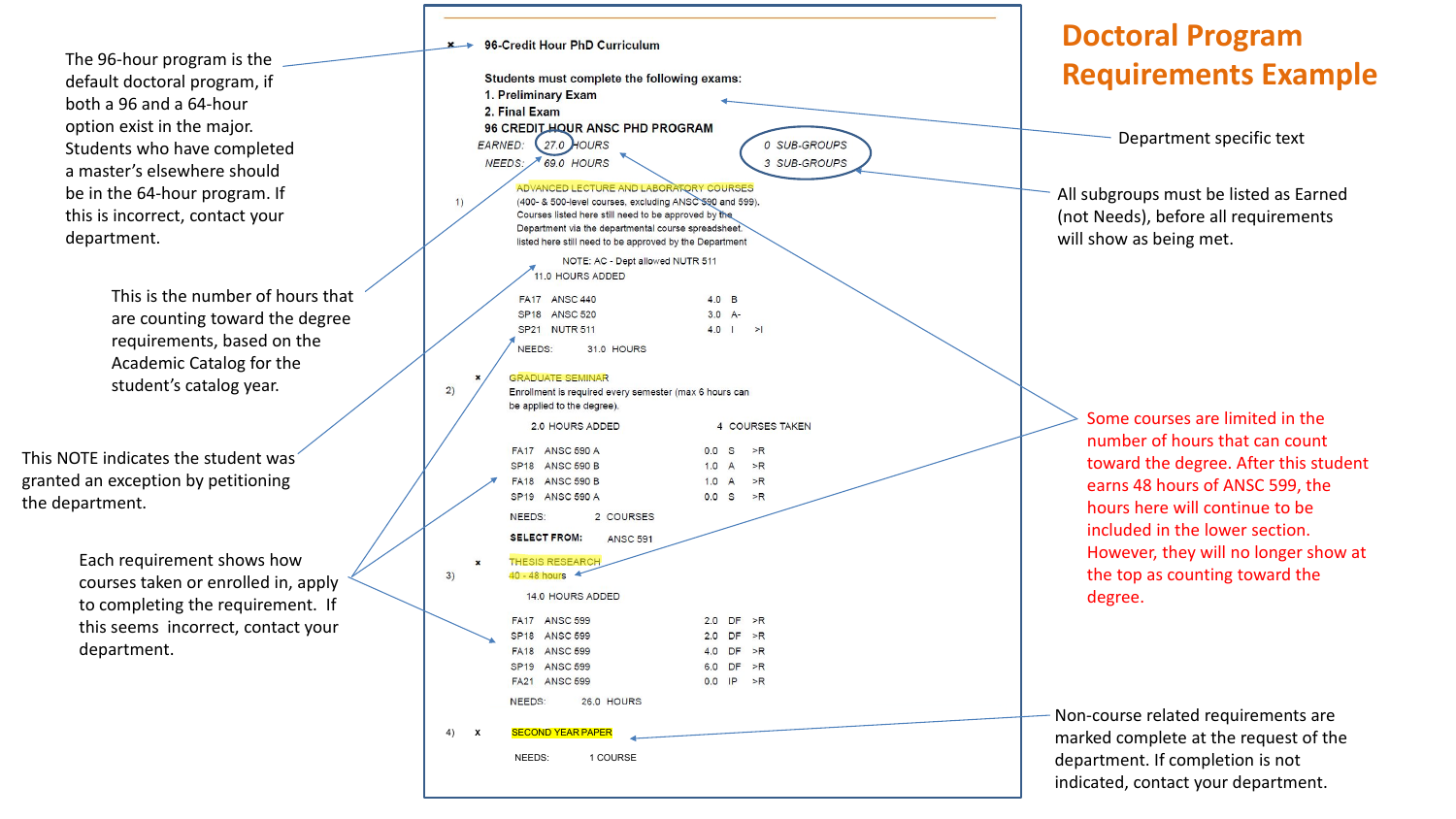| $\times$ $\mathbb{R}$<br>Department<br>specific text                                                         | <b>MASTER'S WITH THESIS</b><br>Students must complete the required coursework plus a<br>master's thesis and must deposit the thesis with the<br>Graduate College.<br>A comprehensive oral examination concerning the thesis                                     | Requirement<br>The thesis option is the<br>default program, if both a<br>thesis and a non-thesis option<br>exist in the major. If this is not<br>correct, consult with your |
|--------------------------------------------------------------------------------------------------------------|-----------------------------------------------------------------------------------------------------------------------------------------------------------------------------------------------------------------------------------------------------------------|-----------------------------------------------------------------------------------------------------------------------------------------------------------------------------|
|                                                                                                              | and other areas of animal agriculture are required.<br>EARNED:<br>2 SUB-GROUPS<br>21.0 HOURS<br><b>11.0 HOURS</b><br><b>NEEDS</b>                                                                                                                               | department to change the<br>audit to the non-thesis option.                                                                                                                 |
| This is the number of hours<br>that are counting toward<br>the degree requirements,<br>based on the Academic | LECTURE AND LABORATORY COURSES<br>Courses at the 400 and 500 level to total 22 hours with<br>at least 2 hours from the 500-level (not including<br>ANSC 590 and ANSC 599).<br>>400 level courses<br>4.0 HOURS ADDED<br>4 hours                                  | Non-course related requiremen<br>by your department. If they are<br>audit as incomplete but are not<br>department for to update your                                        |
| Catalog.                                                                                                     | 4.0 B<br>FA17 ANSC 440<br>>500 level courses<br>7.0 HOURS ADDED<br>SP18 ANSC 520<br>$3.0 A -$<br>7 hours                                                                                                                                                        | All subgroups must be listed as Earned<br>(not Needs), before all requirements<br>will show as being met.                                                                   |
| Each requirement shows<br>how courses taken, or<br>enrolled in, apply to                                     | SP21 NUTR 511<br>$4.0$   > <br>2) GRADUATE SEMINAR<br>(Enrollment is required every semester<br>with a max of 2 hours applied to the degree.)<br>2.0 HOURS ADDED<br>4 COURSES TAKEN                                                                             |                                                                                                                                                                             |
| completing the<br>requirement. If this<br>seems incorrect, contact                                           | 2 hours<br>FA17 ANSC 590 A<br>$0.0$ S $\geq R$<br>SP18 ANSC 590 B<br>1.0 A $\geq R$<br>1.0 A $\Rightarrow$ R<br>FA18 ANSC 590 B<br>SP19 ANSC 590 A<br>$0.0 S \ge R$                                                                                             |                                                                                                                                                                             |
| your department.                                                                                             | 3) THESIS RESEARCH<br>8 hours are required and may be applied to the degree.<br>8 hours<br>(14.0 HOURS TAKEN)<br>FA17 ANSC 599<br>2.0 DF $\geq R$<br>SP18 ANSC 599<br>2.0 DF $\geq R$<br>FA18 ANSC 599<br>4.0 DF $\geq R$<br>SP19 ANSC 599<br>$6.0$ DF $\geq R$ | This student took 14 hours of thesis rese<br>only 8 hours are allowed to count toward<br>degree (as a max indicated in the Acade                                            |
|                                                                                                              | FA21 ANSC 599<br>$0.0$ IP $\geq R$                                                                                                                                                                                                                              | Catalog).                                                                                                                                                                   |

# **Master's Program**  e thesis option is the **Requirements Example**

This student took 14 hours of thesis research, but only 8 hours are allowed to count toward the degree (as a max indicated in the Academic Catalog).

Non -course related requirements are tracked by your department. If they are listed in your audit as incomplete but are not, contact your department for to update your audit.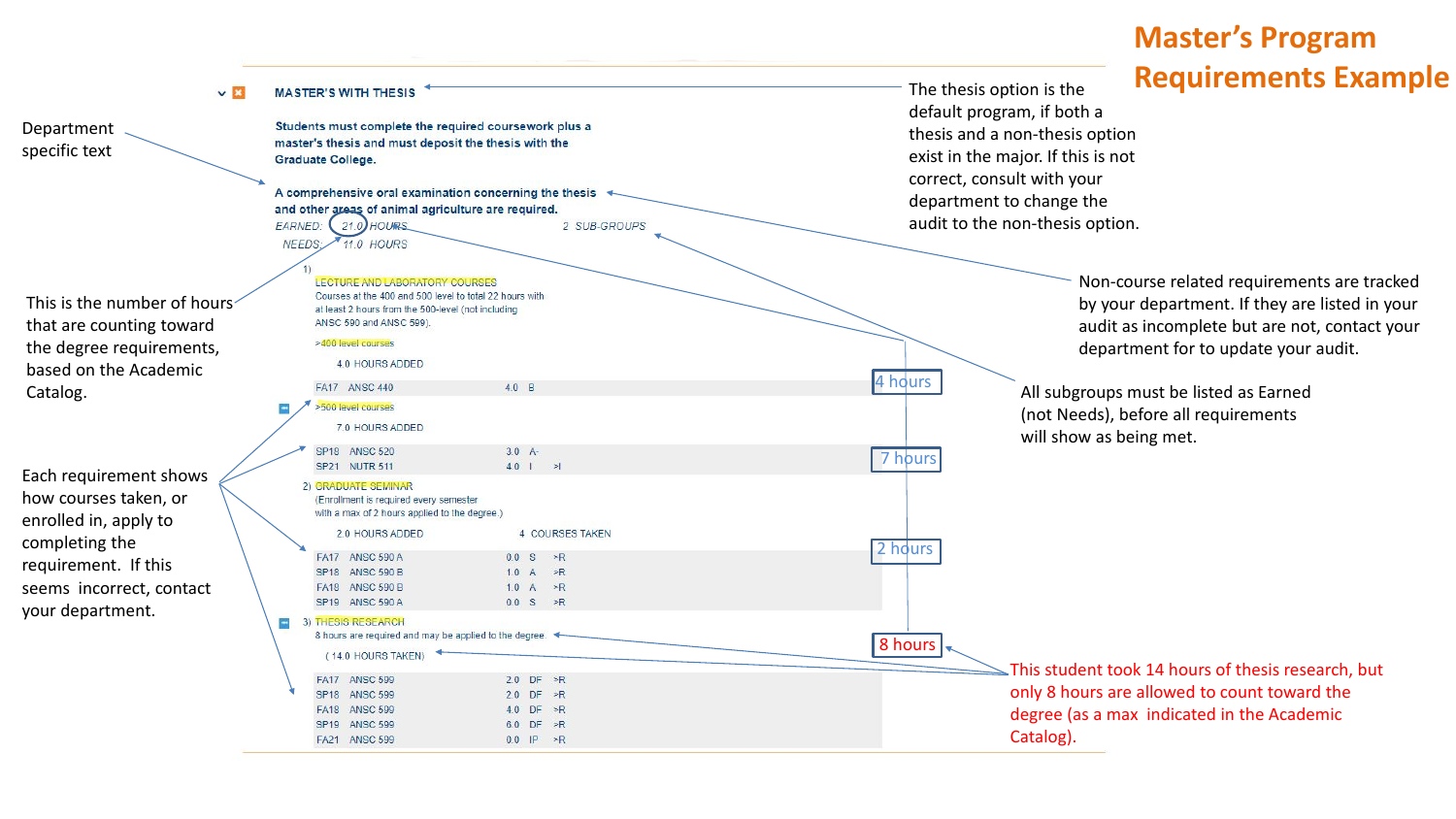## **Doctoral Exam Requirements Example**

The √ symbol means the

requirement is met. **Exercise 20 Constant of the United States 1980** of the state of the second state of the second of the second of the second state of the second state of the second state of the second state of the secon deadlines are included, but even if the 5 years have passed, the audit doesn't revert this requirement to incomplete. The same is true for the final deposit deadline.

When Preliminary and Final exam results are sent to the Graduate College, audits are updated with the date the exam was taken.

> The X symbol means the requirement is not met.

**PRELIMINARY EXAMINATION** 

 $\checkmark$ 

Students must be enrolled for the entire academic term in which the preliminary exam occurs.

student's Prelim and Final examinations, the student is required to pass a second Prelim.

PRELIM PASSED 9-15-2018

**FINAL DOCTORAL EXAMINATION**  $\boldsymbol{\mathsf{x}}$ Students must be enrolled for the entire academic term in which the final exam occurs.

> Students must deposit their dissertation within three semesters (including the current semester) of taking the Final exam.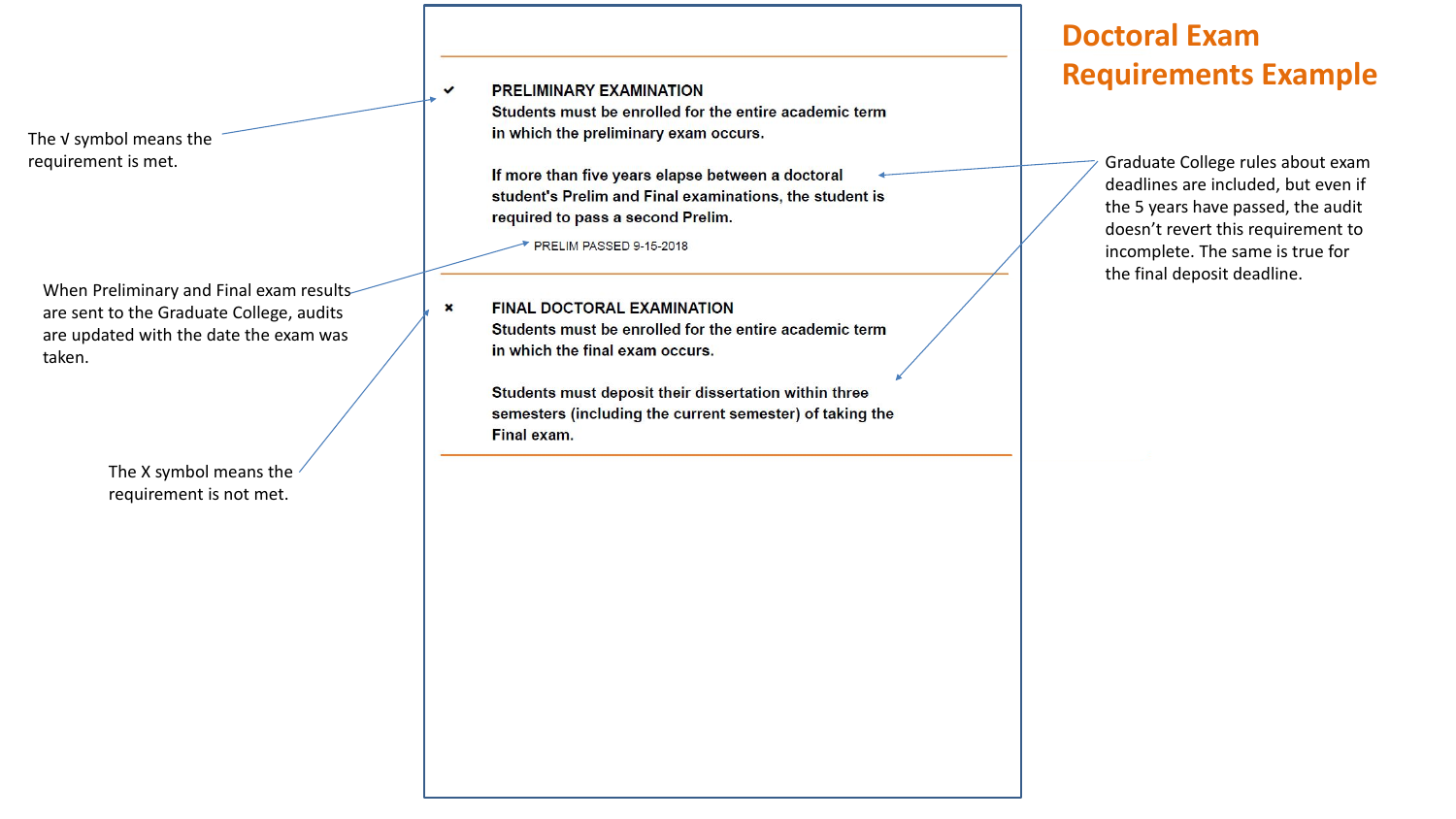The Graduate College Requirements are the same for all programs.

Not all programs have Other Requirements. When they do, they are usually related to number of hours at the 500 level, number or hours in the department/program or a combination of those.

|    | <b>OTHER REQUIREMENTS</b>                                              |              |
|----|------------------------------------------------------------------------|--------------|
| IP | <b>EARNED:</b>                                                         | 2 SUB-GROUPS |
|    | 1) A MINIMUM OF 16 HOURS OF CREDIT WITHIN THE MAJOR FIELD              |              |
|    | 27.0 HOURS ADDED                                                       |              |
|    | 2) 8 HOURS OF GRADED COURSEWORK AT THE 500 LEVEL IN CEE.               |              |
|    | 12.0 HOURS ADDED                                                       |              |
|    | <b>GRADUATE COLLEGE REQUIREMENTS</b>                                   |              |
| IP | EARNED:                                                                | 2 SUB-GROUPS |
|    | 1) A MINIMUM OF 8 HOURS WITHIN THE MAJOR AT THE<br>500 LEVEL OR HIGHER |              |
|    | 22.0 HOURS ADDED                                                       |              |
|    | 2) A MINIMUM OF 12 HOURS AT THE 500 LEVEL                              |              |
|    | 22.0 HOURS ADDED                                                       |              |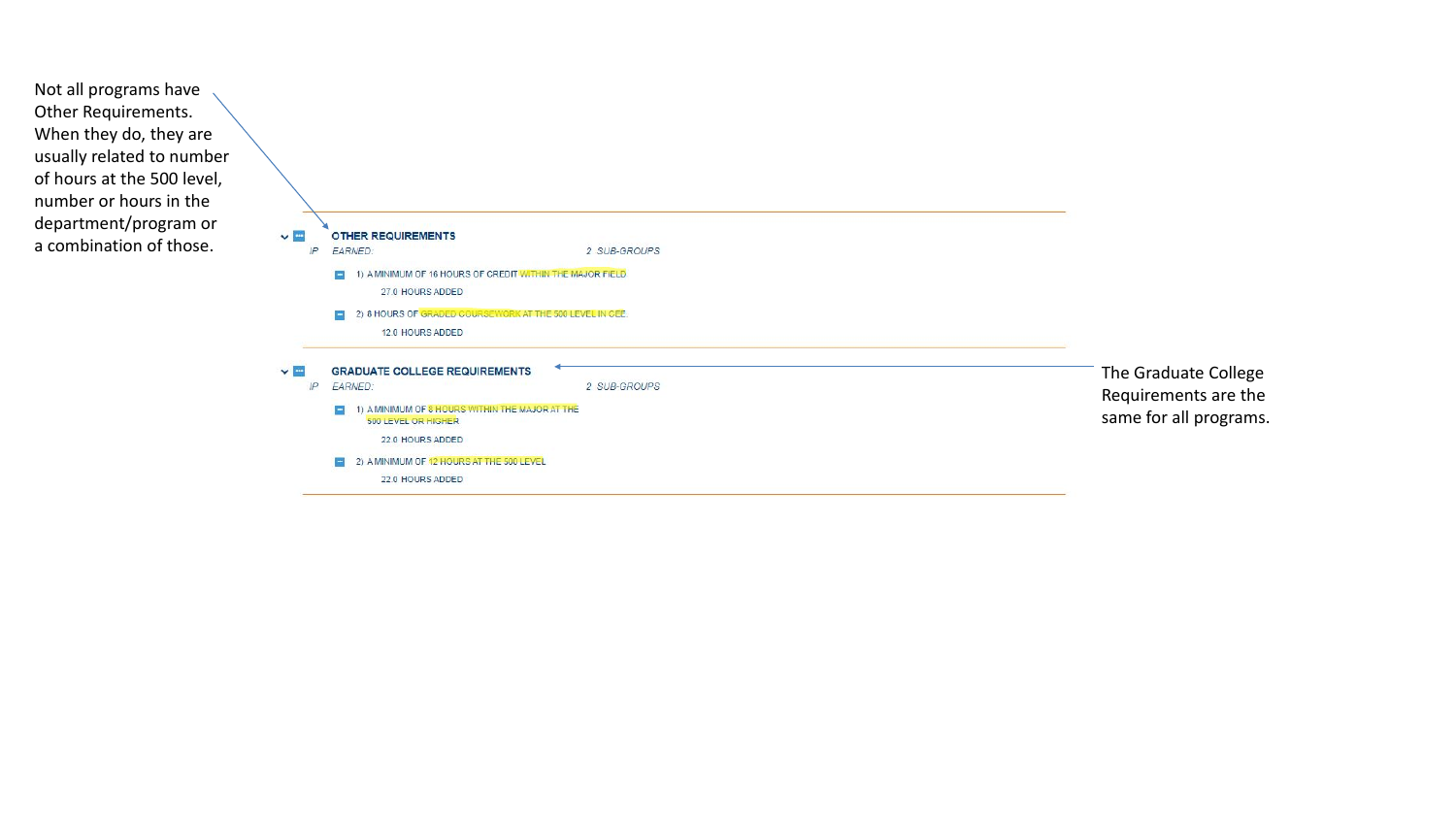

These are all the courses a student took while enrolled as a graduate student (including undergrad courses).

If a course shows the >- symbol, credit has been deducted. Contact your department with questions

taken as a graduate student, even if they don't count toward degree completion.